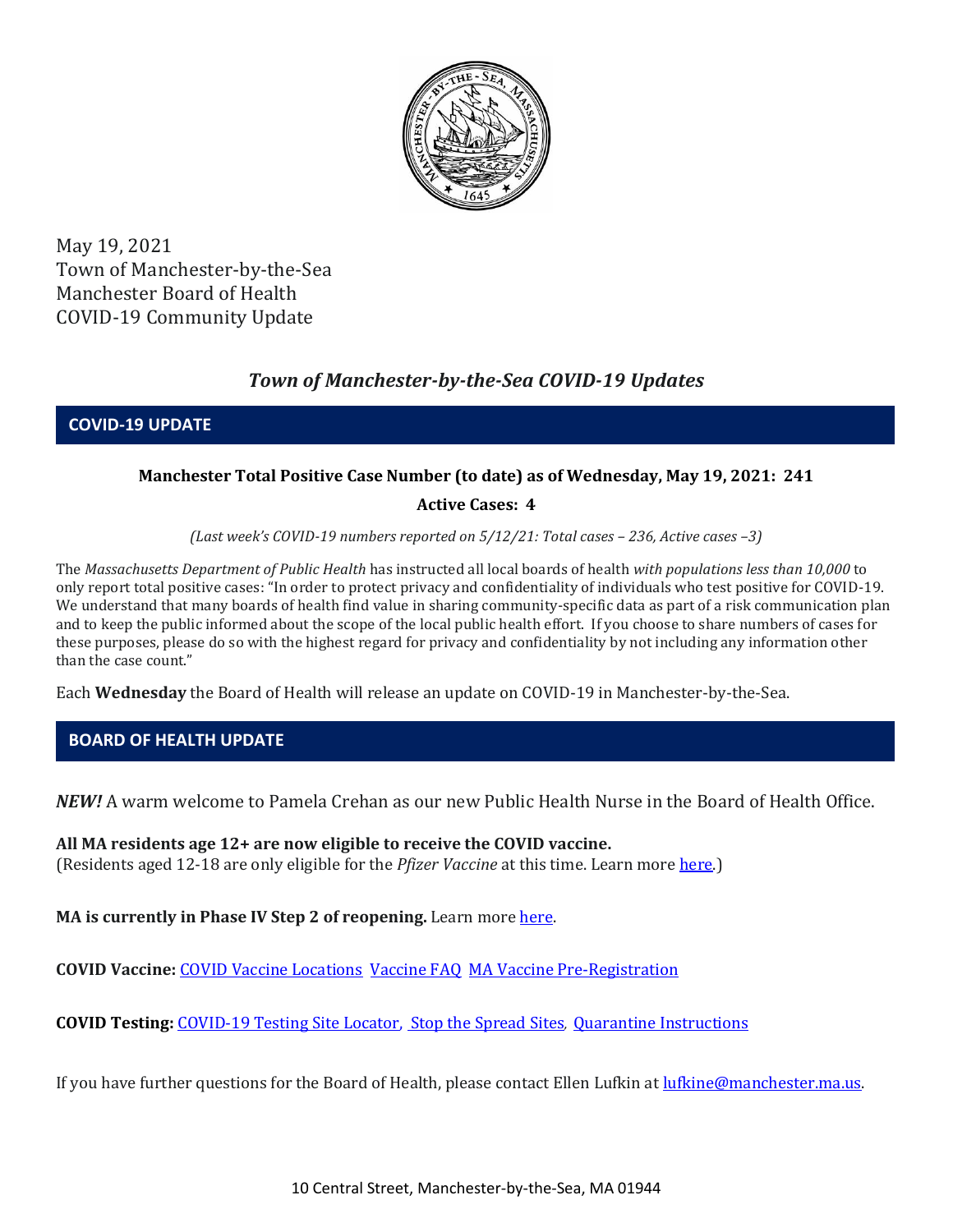

#### **NEW COMMUNITY UPDATES**

- *NEW!* **Face Covering Order Rescinded:** The current face covering order will be rescinded on **May 29**. The DPH will issue a new face covering advisory consistent with the CDC updated guidance. *Face coverings will still be mandatory for all individuals on public and private transportation systems (including rideshares, livery, taxi, ferries, MBTA, Commuter Rail and transportation stations), in healthcare facilities and in other settings hosting vulnerable populations, such as congregate care settings.*
- *NEW!* **Industry Restrictions Lifted:** Industry restrictions, across all sectors, will be lifted on **May 29** including capacity limits.
- *NEW!* **End of State of Emergency in MA:** Governor Baker will end the State of Emergency **June 15**. The Administration will work with legislative and municipal partners during this period in order to manage an orderly transition from emergency measures adopted by executive order and special legislation during the period of the State of Emergency.
- *NEW!* **K-12 Update:** Effective **May 18**, schools will no longer require masks for outdoor activities like recess and can allow for the sharing of objects in classrooms, in both K-12 and childcare settings. Face coverings will remain required indoors for staff and students of K-12 schools and early education providers.
- *NEW!* **Youth and Amateur Sports:** Effective **May 18**, the youth and amateur sports guidance will be updated to no longer require face coverings for youth athletes 18 and under while playing outdoor sports. Effective May 29, all youth and amateur sports restrictions will be lifted.
- *NEW!* **Funeral Assistance:** FEMA will be providing funeral assistance to families who have lost someone to COVID. Learn mor[e here.](https://www.mass.gov/info-details/covid-19-funeral-assistance) [FEMA Information](https://www.fema.gov/disasters/coronavirus/economic/funeral-assistance)
- *NEW!* **Beach Sticker Bonanza:** The Town Clerk will hold special hours at Town Hall for residents to purchase beach and resident stickers on Friday, **May 21** from 9 AM – 1 PM. Click [here](http://manchester.ma.us/251/Parking-Clerk) to learn what to bring. 2021 Stickers must be placed on the front windshield in the upper left corner.
- *NEW!* **Open Space & Recreation Public Forum:** On Wednesday, **May 26** from 6:30 PM to 8 PM the OSRC will host a virtual public forum to provided residents an opportunity to review and provide feedback on the Open Space and Recreation Seven Year Action Plan. Meeting details can be found [here.](http://manchester.ma.us/356/Open-Space-Recreation-Committee)
- *NEW!* **Downtown Recovery Public Forum:** The Local Rapid Recovery Steering Committee will host a public forum on Tuesday, **May 25** at 7 PM to discuss ways to help the downtown Manchester business community recover from the pandemic. Please visit the Business page [here](http://manchester.ma.us/728/Business-Guide) for meeting details.
- **NEW! Bridge Street Paving:** MA DOT will be milling and paving Bridge Street over the next two weeks. The project is expected to be completed by early June.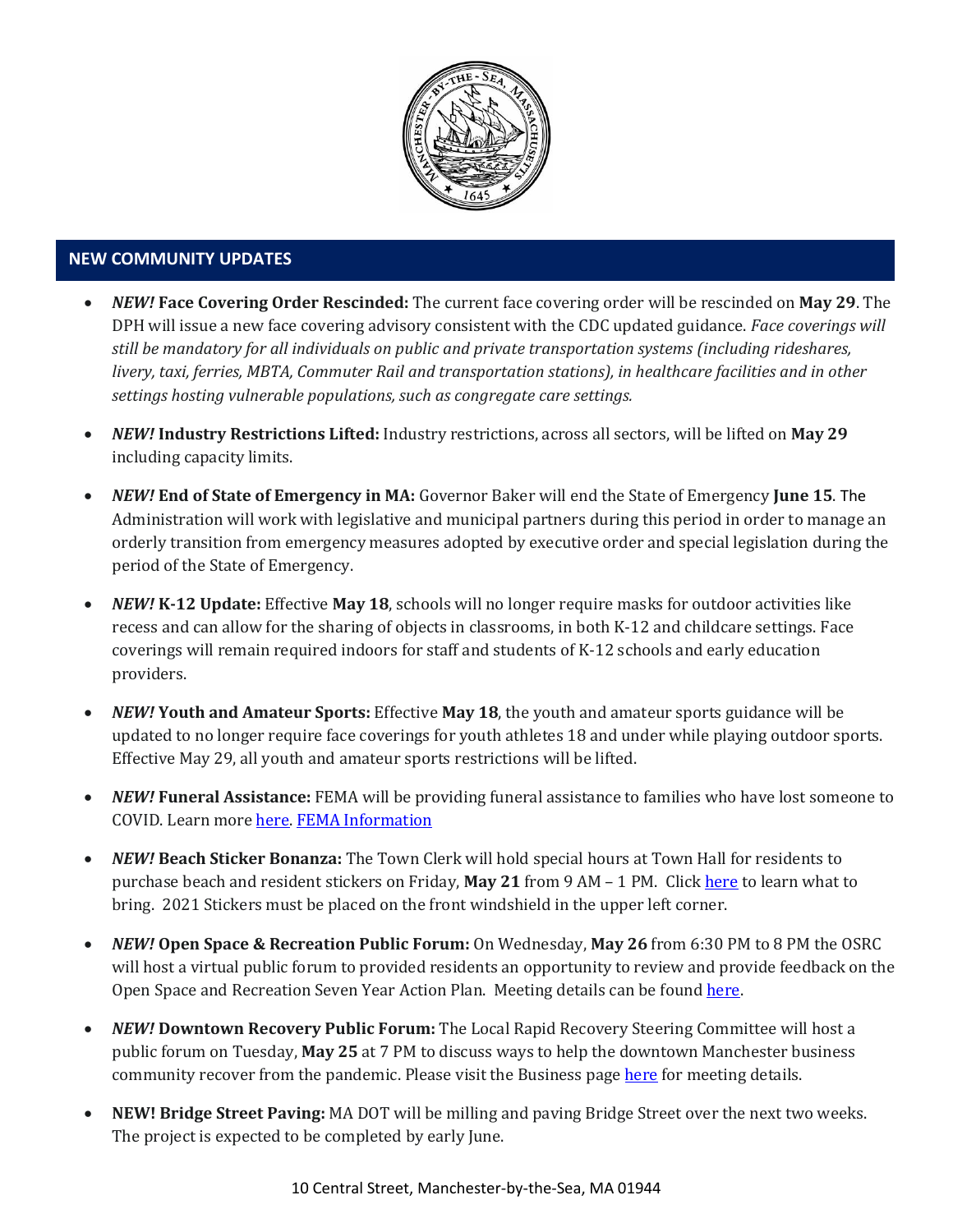

### • **NEW COMMUNITY UPDATES**

- *NEW!* **Hydrant Flushing Update:** DPW will complete hydrant flushing in Manchester by May 22.
- **NEW! Tucks Point Bridgework**: MA DOT will be repairing the decking on the Harbor Street bridge (over the MBTA tracks). The road will be closed from 8 PM on May 24 through 9 AM on May 26. Local access only will be permitted through Boardman Avenue.
- *NEW!* **Town Hall Public Hours:** On Monday, May 10 Town Hall reopened to the public. Visitors are required to enter through the front door and exit the lower side door. Temporary public hours through Memorial Day are as follows: *Monday – Wednesday 9 a.m. – 4:45 p.m. and Thursday 9 a.m. – 6:15 p.m*.

#### **ONGOING COMMUNITY GUIDANCE**

- Beach Stickers: 2021 Beach Stickers are currently for sale online, via mail or at the Town Clerks office. Please clic[k here](http://manchester.ma.us/252/Beach-Resident-Parking-Stickers) for easy instructions. **2020 Parking Stickers are valid through May 31, 2021**. *New rule for 2021! Stickers must be placed inside the front, driver side windshield in the upper left-hand corner.*
- Annual Town Meeting: The Annual Town Meeting will take place on Monday, June 21 at 6:30 p.m. on the MERHS athletic field. Rain Date is June 23. Learn more [here.](http://manchester.ma.us/503/Town-Meetings-and-Elections)
- July 4th Parade Rescheduled: Due to current COVID guidance, the Annual July 4th Parade will be postponed to September 25. The theme of the parade will be Manchester's 375th Anniversary. Fireworks on Singing Beach will be held in July 2022. Stay tuned for other festive activities being planned.
- Vaccinations for Manchester Homebound Residents: The Manchester Board of Health is participating in the MA Homebound Covid-19 Vaccination Program. This program handles all phases of service delivery including screening, registration, at home vaccination, and insurance billing. Please call 1-833-983-0485 to schedule an appointment. Learn mor[e here.](http://manchester.ma.us/337/Board-of-Health)
- Story Trail on Powder House Hill: Visit Powder House Hill from May 5 through June 15 and follow the heartwarming children's story of "Salamander Sky" as you hike the trails and explore nature. Hosted by the Manchester Essex Conservation Trust (MECT). Learn mor[e here.](https://www.mect.org/event/storytrail/)
- Volunteer with MA Medical Reserve Corps: The MA Medical Reserve Corp is looking for volunteers at the local level, both medical and non-medical. Clic[k here](https://l.facebook.com/l.php?u=https%3A%2F%2Fwww.mamedicalreservecorps.org%2Fcovid19%3Ffbclid%3DIwAR1O_7U70XMSPe_kbb689S7zAJbCTYavpqNhIz9Ce2s-encj1Mlz3fOmjYI&h=AT3a2b6zxupFiw2RA_9kLVFDLZwmtblukw3wwe3pvVN6YWtLrkwxEyW8Z8S97uuzXDiNt1x4DYp7DeOoXm1U98GjBQQufV4R5eC5sYpFoqMi6iMDgiQu2THu_d0XoA0BnNUMg336NM-KtUxjtQ&__tn__=-UK-R&c%5b0%5d=AT2anP_ULhxU-U55t7AxrMiNTXfNIJnoicfzRyKEGzk_70Dtxb6ttNSKpwftDkeovmenW9ksjPEmhjSrMDjZ_NEMD2Upi_WEREnPIZBLU-8cgapV1WMi5HvUjS0InF_0K4aE4PXV6bei0V79lnY9jSo89LgXHVCMF9u0-PYa4j6cBMOzl7xPt7oB2_WGVQ8cDciW8b9U) to register.
- The Manchester Affordable Housing Trust (MAHT), in collaboration with Action, Inc., a Gloucester-based human and social services agency, is offering short-term rental housing and mortgage payment assistance to income eligible Manchester residents in response to job and income loss related to the COVID-19 pandemic. Contact Action, Inc. at 978-282-1000 or live chat at **Actioninc.org** for assistance.
- The Manchester Police Department and Council on Aging are assisting residents who need delivery of local groceries and prescriptions. To make a request please contact the Police Department at (978)526-1212.